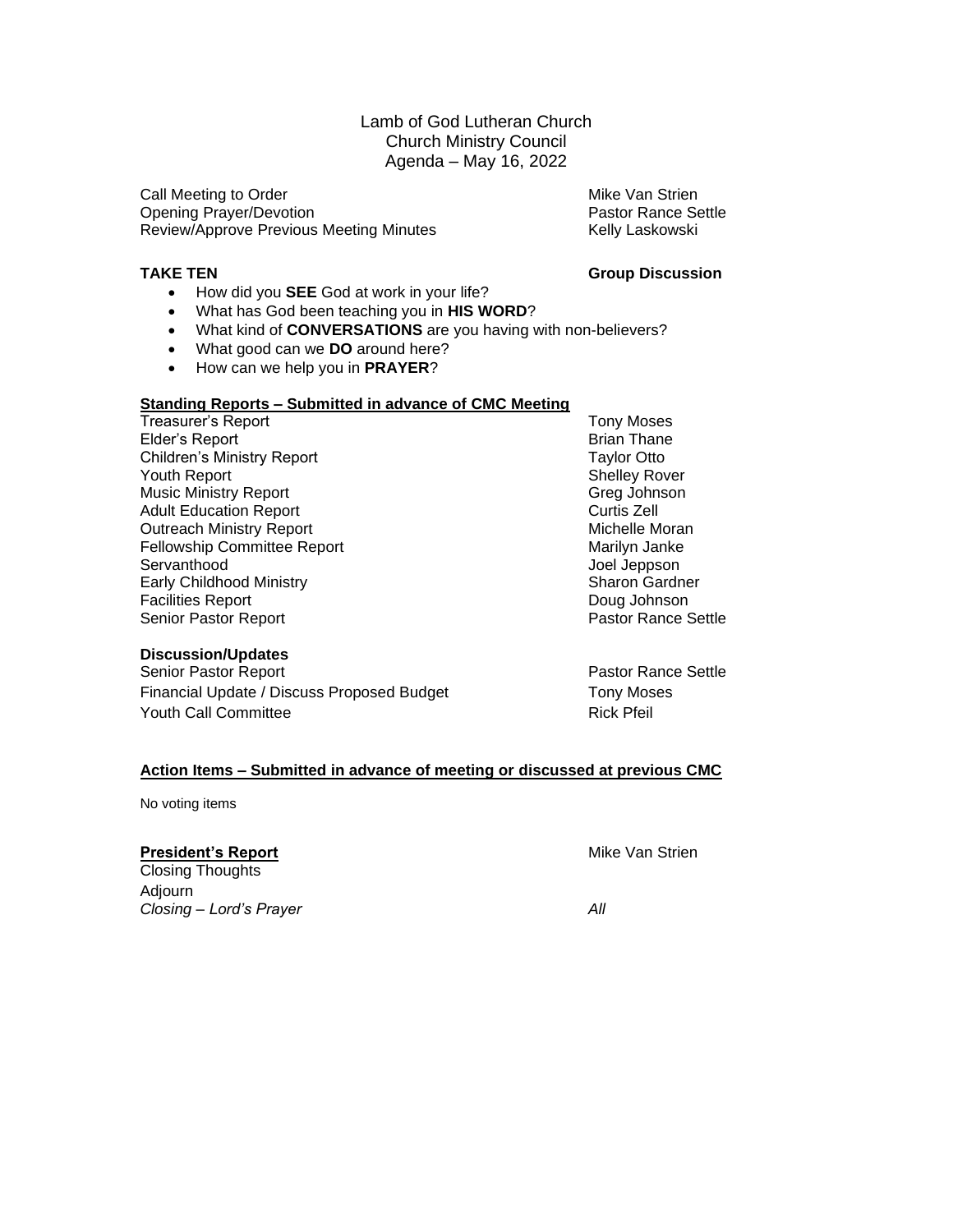LAMB OF GOD LUTHERAN CHURCH

Family Ministry 16 MAY 2022 CMC AGENDA

### Review of past events

 Nailing of the Cross Confirmation: Sharing of the Faith Easter Breakfast Teacher Thank you (Children's Ministry) High School Senior Sunday Last Participant NYG Meeting held

## Upcoming Events

Last Sunday School Class: Children's | May 22 Youth Car Wash | May 22 NYG, Middle School Mission trip & VBS Commissioning | May 22 Summer Sunday School | June 5

- In need of Parent chaperones for our Summer Sunday School Class (Combined)… Teachers have stepped forward. (Children's)
- Revelation study with Pastor for our Summer Class (Youth). Students are excited about Revelations!

2022-2023 Youth/Family Calendar: Coming soon

# Big Event Planning Updates

*Middle School Mission Trip*

• Planning coming along!

*Vacation Bible School*

• In need of (week prior) decorating team and pickup team.

*National Youth Gathering*

- Food Planning Chair Organizer(s)
- Lunch Food Order/Pickup Grocery
- Guide Stick Creator
- Homeless Sock Package Chair Organizer (Mission Project): Supplies
- Fun Day Chair Organizer: \$42 per person (needs to cover fun & dinner)
- Thank you, Luncheon Chair o July 17
- NYG Post-Party Host | July 16th

# **SUNC**

5: Children's & Youth: Summer Sunday School begins 6: Monday-Spirt Night: Youth Fundraiser | Torchy's Highland Village, TX 6-10: Vacation Bible School: TREASURED 12: VBS Sunday: Late Service *Middle School United Fellowship (4-6pm)*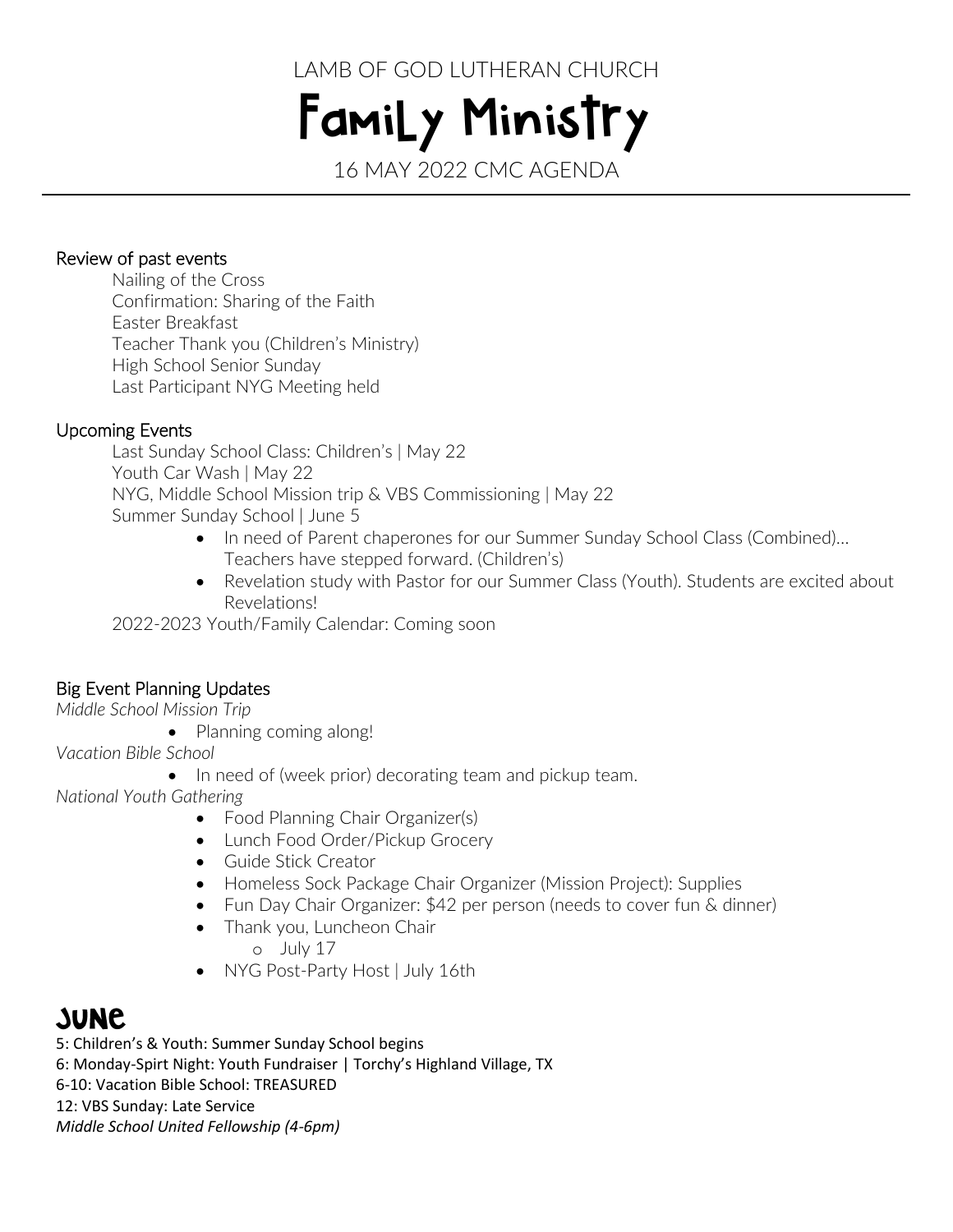Music Ministry Report May 2022

Sunday, May 22-Ascension Sunday (observed) 8:00am Chancel Choir, Handbells, Orchestra 10:30am Chancel Choir, Handbells, Orchestra, Youth Band

Sunday, May 29-Service of Honor and Remembrance (9:15am) Service to honor our veterans and remember those who lost their lives fighting for our country. Special music by the Chancel Choir and Voices of Flower Mound.

June 1 6:00-8:00pm End of the Season Music Ministry Dinner

June 5 Pentecost Sunday 8:00am Organ Only 10:30am Floodgate Band

June 12 Trinity Sunday 8:00am Organ Only 10:30am Floodgate Band

Summer Sabbath begins for Chancel Choir, Handbells, and Orchestra on June 1. Floodgate Summer Band begins on June 2.

Stephanie Poyner Director of Parish Music